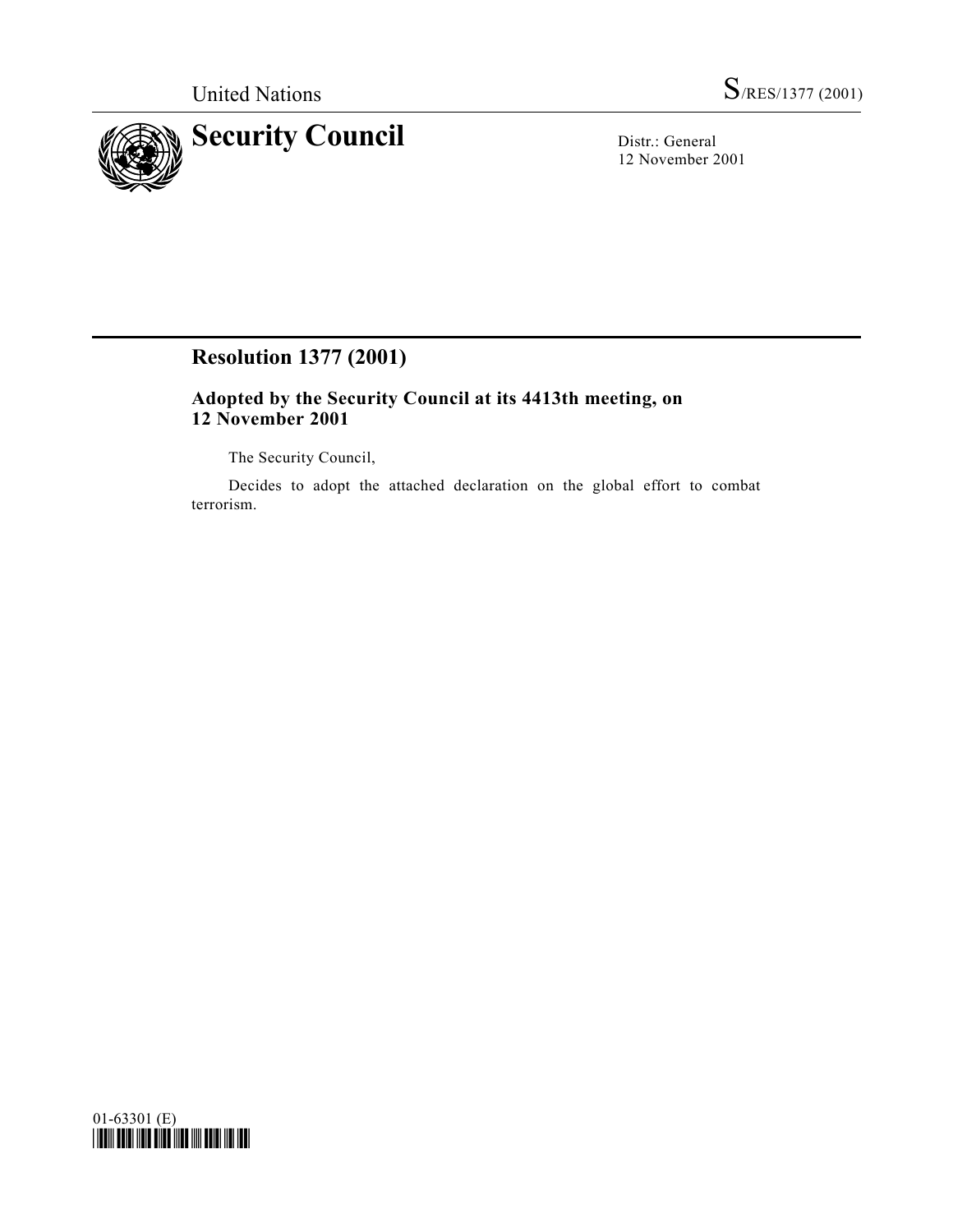## **Annex**

*The Security Council*,

*Meeting* at the Ministerial level,

*Recalling* its resolutions 1269 (1999) of 19 October 1999, 1368 (2001) of 12 September 2001 and 1373 (2001) of 28 September 2001,

*Declares* that acts of international terrorism constitute one of the most serious threats to international peace and security in the twenty-first century,

*Further declares* that acts of international terrorism constitute a challenge to all States and to all of humanity,

*Reaffirms* its unequivocal condemnation of all acts, methods and practices of terrorism as criminal and unjustifiable, regardless of their motivation, in all their forms and manifestations, wherever and by whomever committed,

*Stresses* that acts of international terrorism are contrary to the purposes and principles of the Charter of the United Nations, and that the financing, planning and preparation of as well as any other form of support for acts of international terrorism are similarly contrary to the purposes and principles of the Charter of the United Nations,

*Underlines* that acts of terrorism endanger innocent lives and the dignity and security of human beings everywhere, threaten the social and economic development of all States and undermine global stability and prosperity,

*Affirms* that a sustained, comprehensive approach involving the active participation and collaboration of all Member States of the United Nations, and in accordance with the Charter of the United Nations and international law, is essential to combat the scourge of international terrorism,

*Stresses* that continuing international efforts to broaden the understanding among civilizations and to address regional conflicts and the full range of global issues, including development issues, will contribute to international cooperation and collaboration, which themselves are necessary to sustain the broadest possible fight against international terrorism,

*Welcomes* the commitment expressed by States to fight the scourge of international terrorism, including during the General Assembly plenary debate from 1 to 5 October 2001, *calls on* all States to become parties as soon as possible to the relevant international conventions and protocols relating to terrorism, and encourages Member States to take forward work in this area,

*Calls* on all States to take urgent steps to implement fully resolution 1373 (2001), and to assist each other in doing so, and *underlines* the obligation on States to deny financial and all other forms of support and safe haven to terrorists and those supporting terrorism,

*Expresses* its determination to proceed with the implementation of that resolution in full cooperation with the whole membership of the United Nations, and *welcomes* the progress made so far by the Counter-Terrorism Committee established by paragraph 6 of resolution 1373 (2001) to monitor implementation of that resolution,